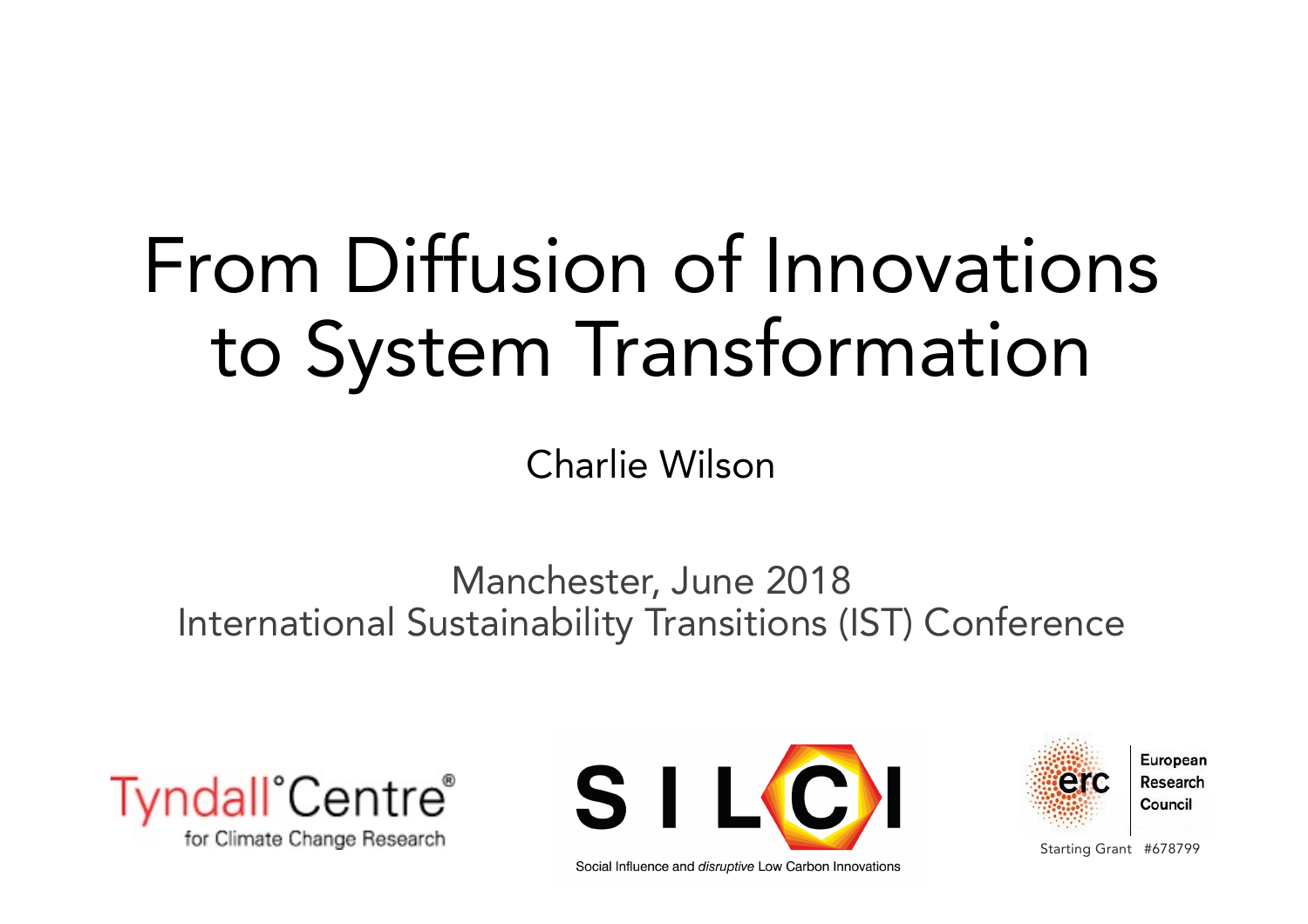Innovation-centric models of adoption & diffusion have a robust evidence base and are analytically tractable

Diffusion = communication over time about an innovation *among members of a social system*



**DIFFUSION** 

**INNOVÄTIONS** 

**EVERETT M.ROGERS** 

Everett Rogers 1931-2004

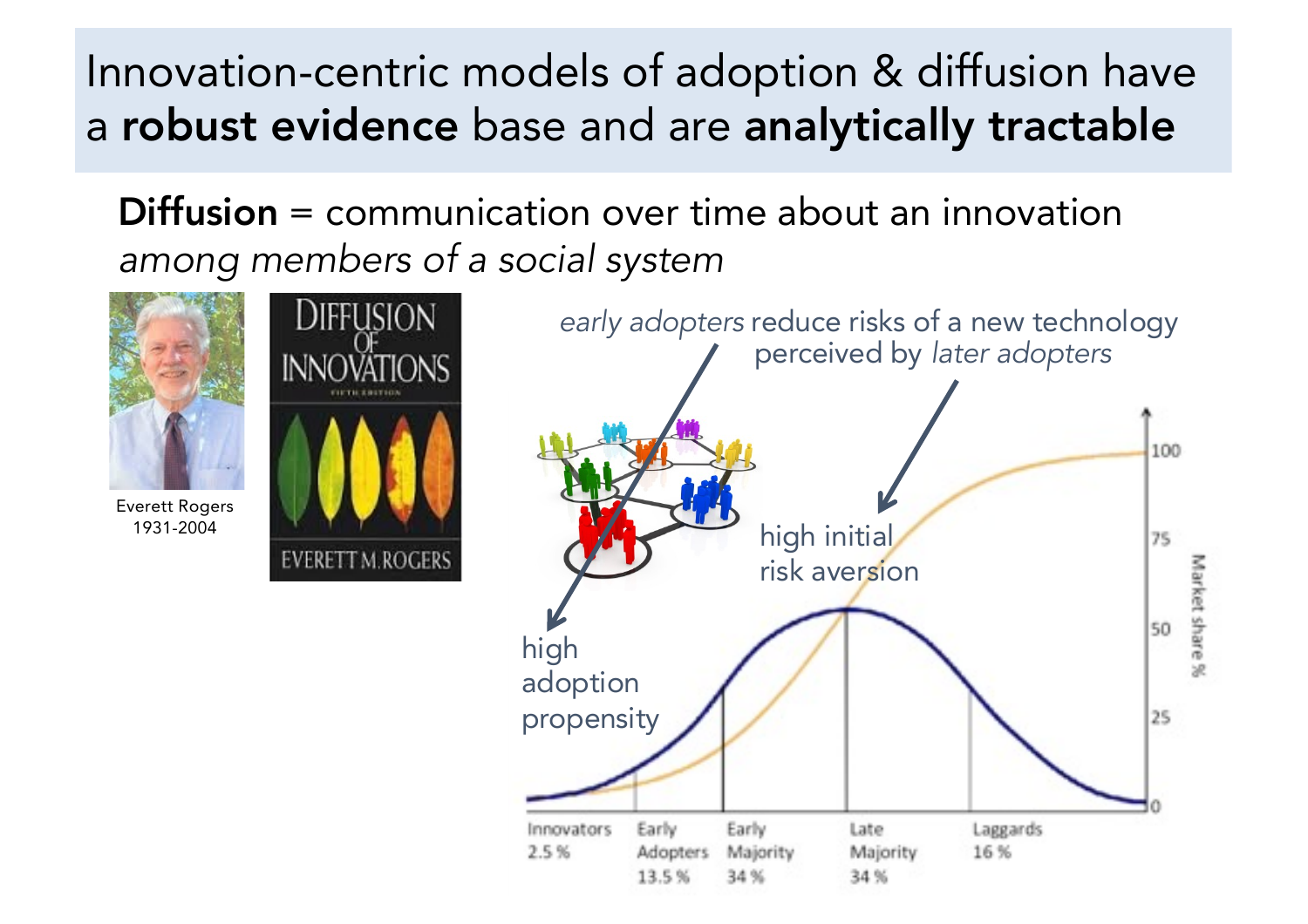Innovation-centric models of adoption & diffusion have a robust evidence base and are analytically tractable

Diffusion = communication over time about an innovation *among members of a social system*



Everett Rogers 1931-2004



Five attributes of innovations determine adoption rates: (1) relative advantage

- (2) compatibility
- (3) ease of use
- (4) observability
- (5) triallability

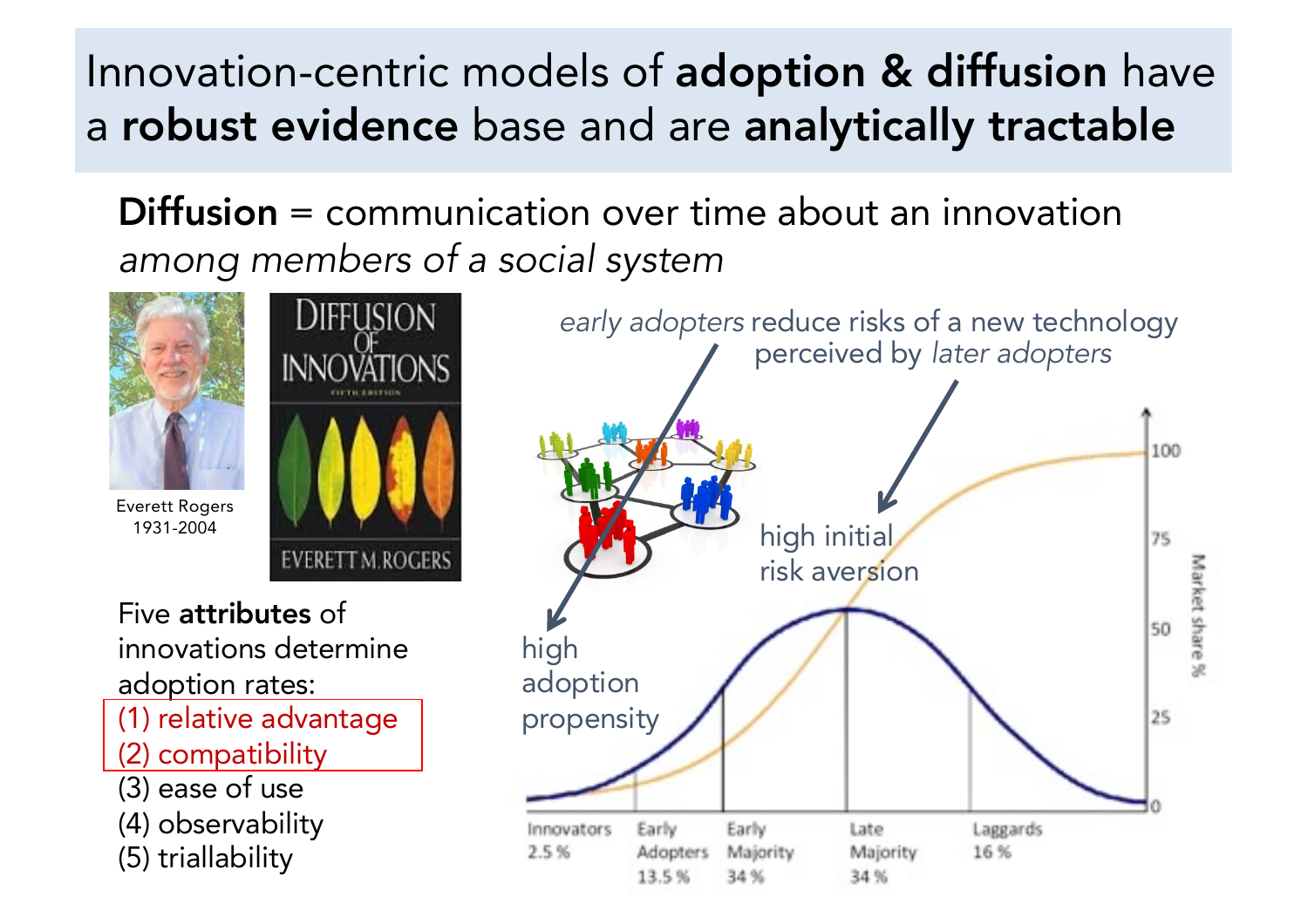### Multi-level perspective explains change and stability at the systems level

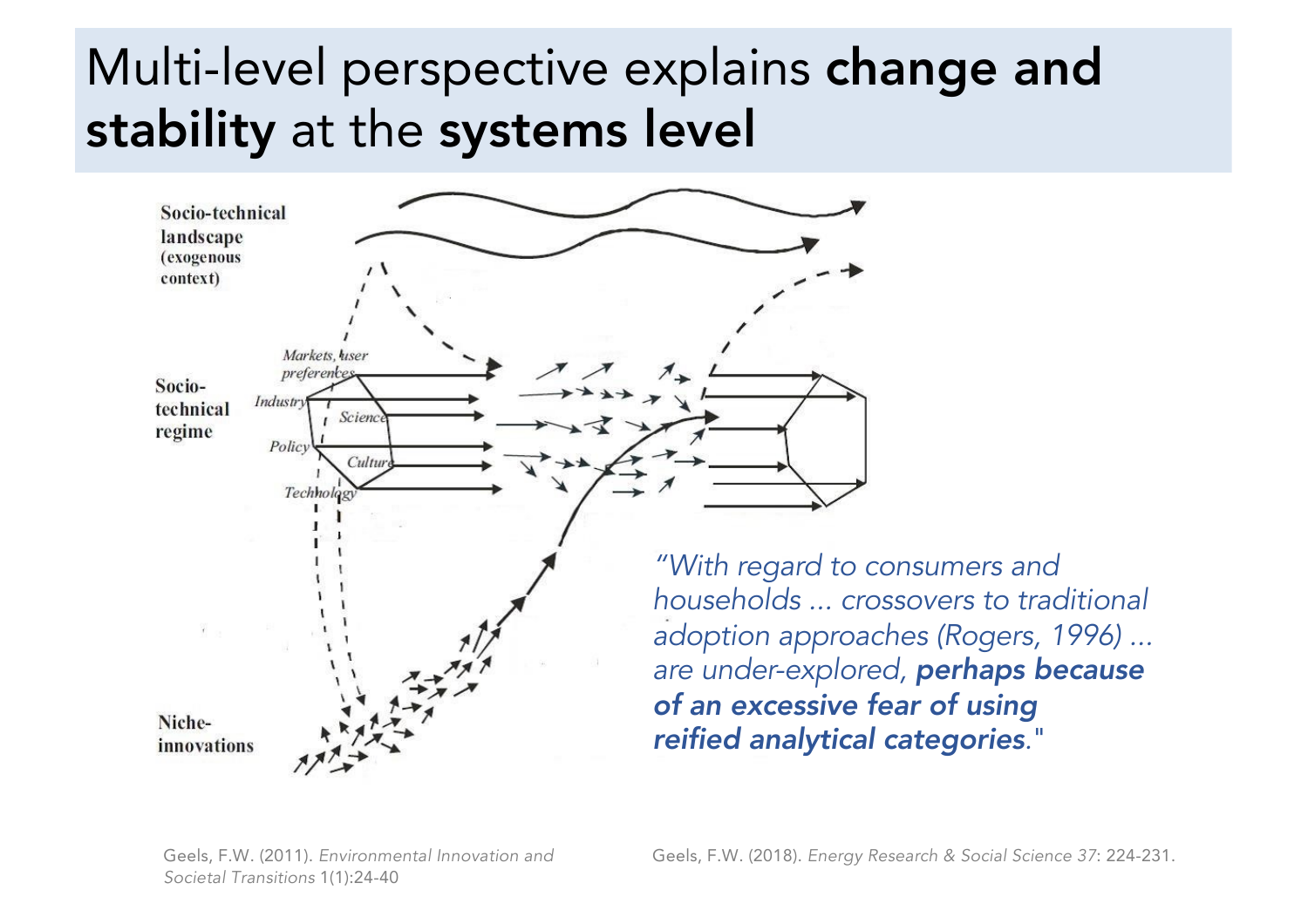### Diffusion of innovations' contribution to MLP? (1): users (consumers) & social influence

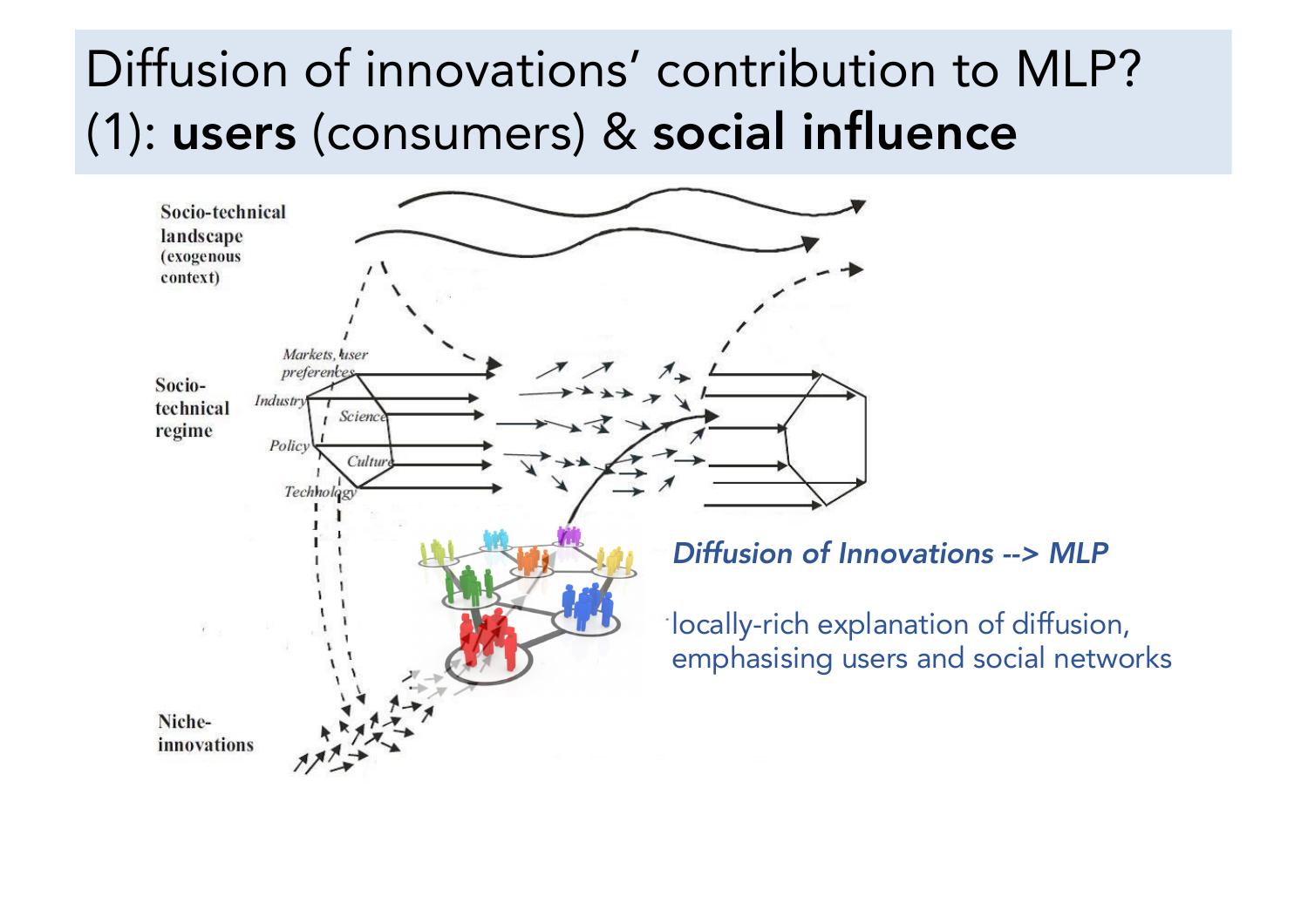### Diffusion of innovations' contribution to MLP? (2): innovation attributes as a lens into regimes



reveal regime influence on niches, *e.g., extent of alignment*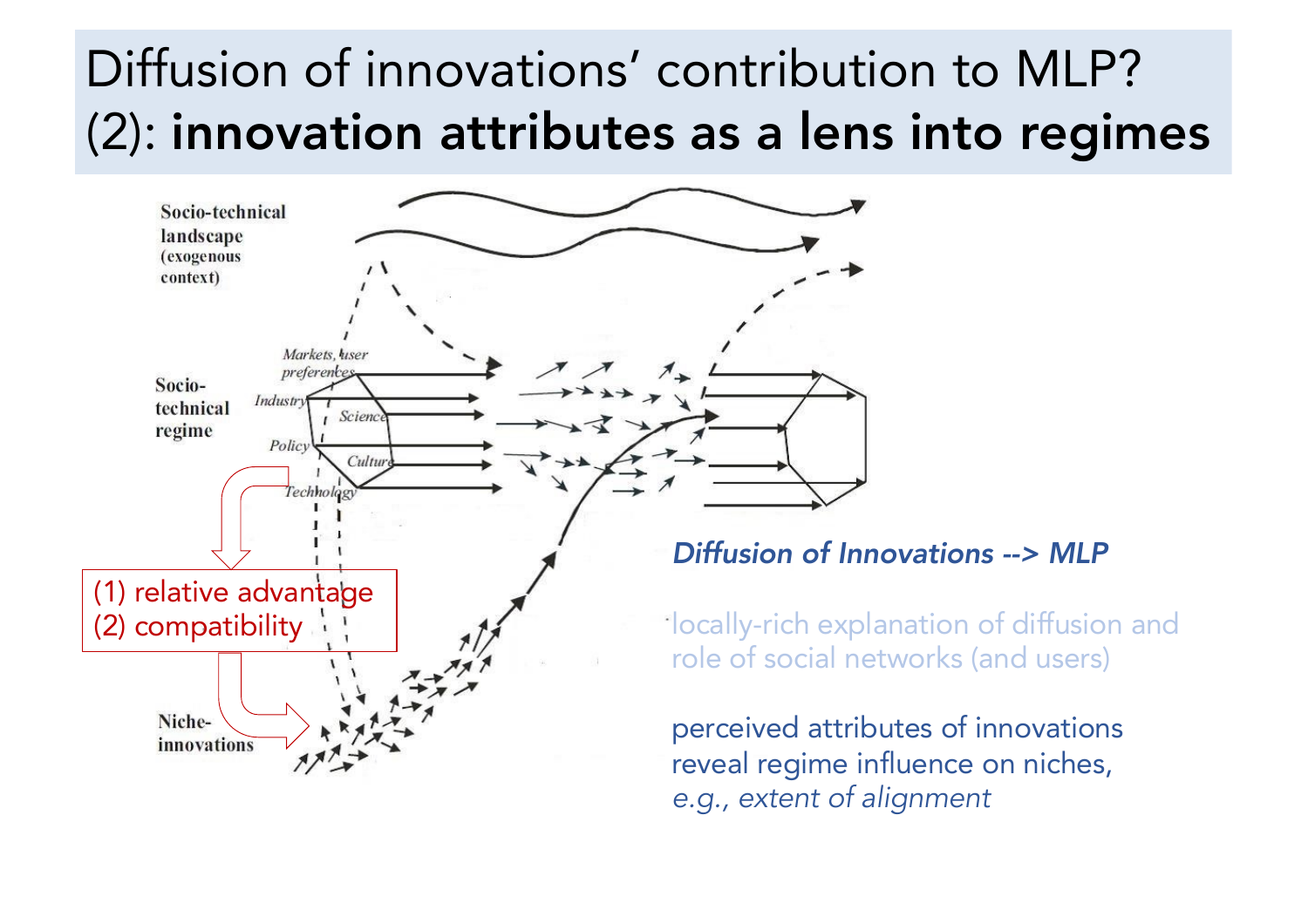### Diffusion of innovations' contribution to MLP? (3): inter-related innovations, adopters, niches

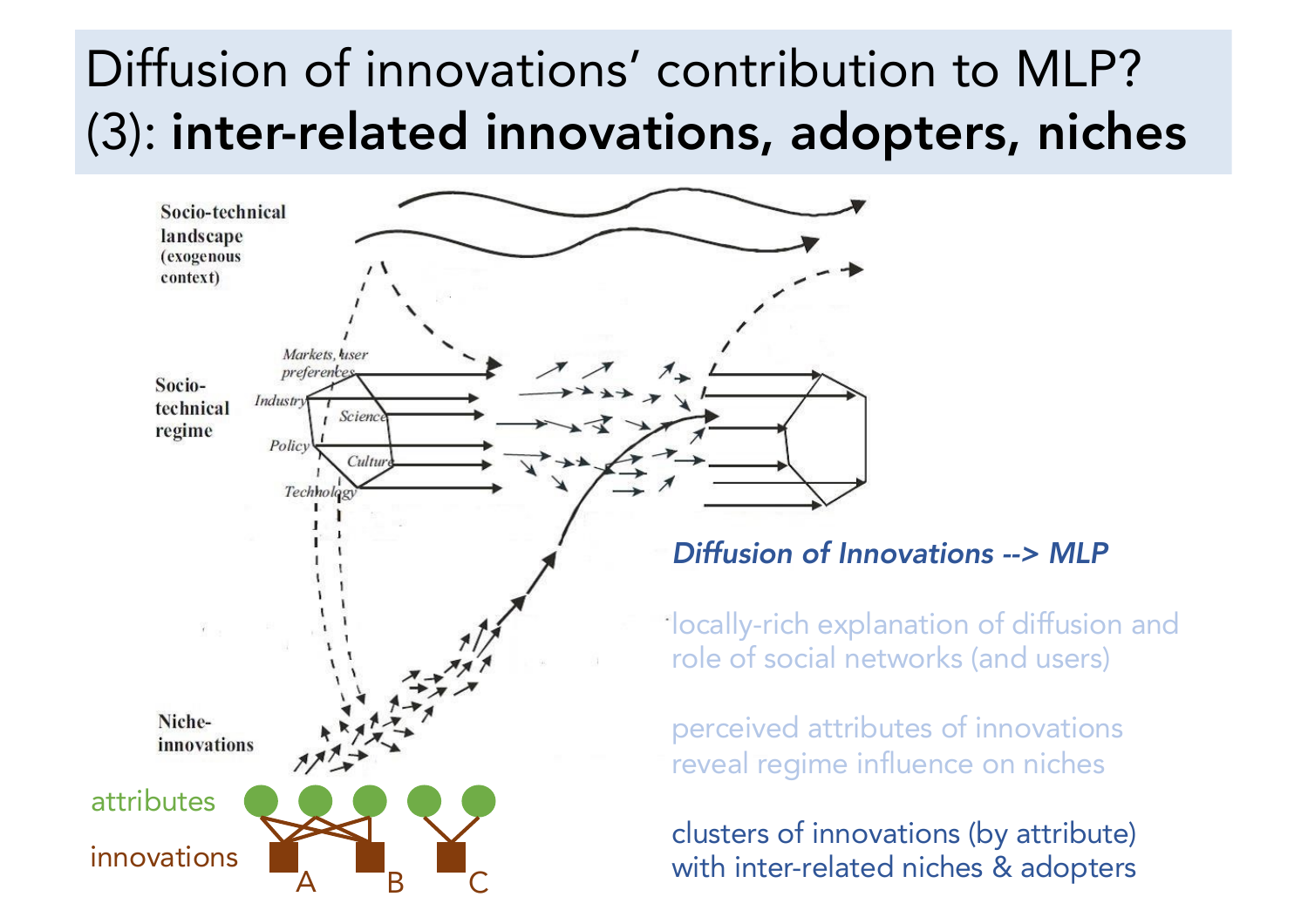### Diffusion of innovations' contribution to MLP? *next steps ... meta-analyse niche-led MLP studies*

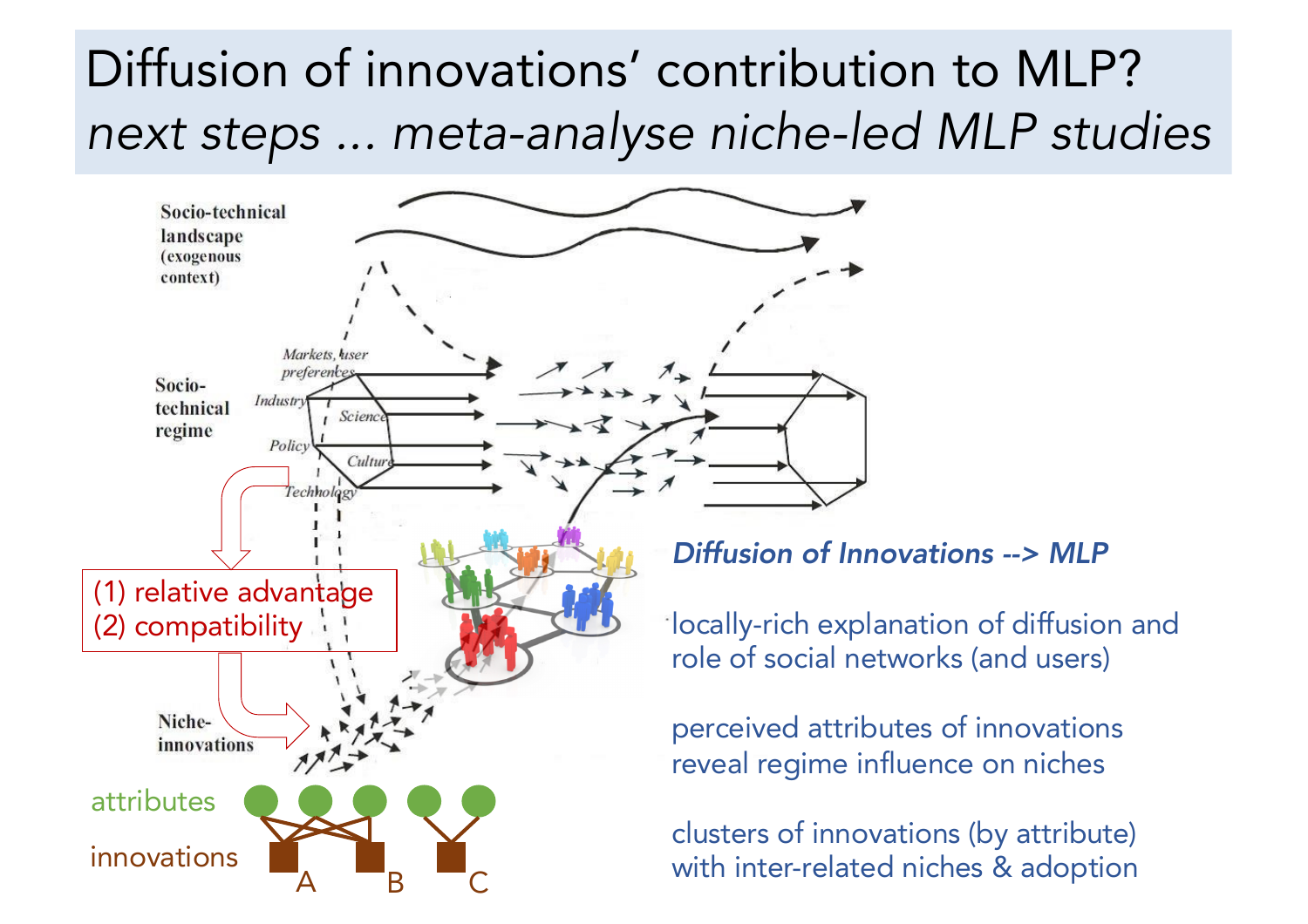## DoI meets MLP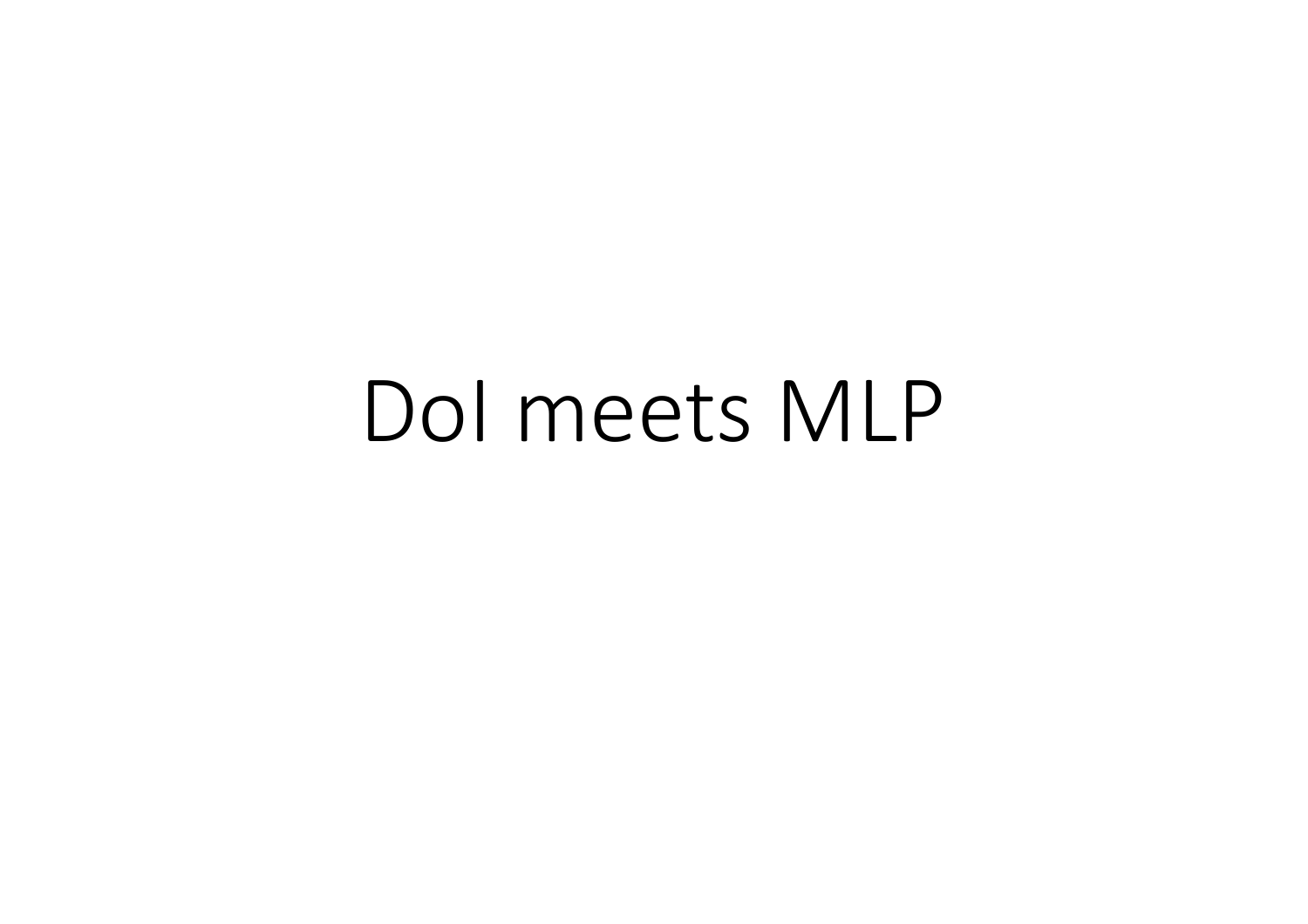#### *Disruptive* innovations also identify (1) potential of consumer novelty (2) on incumbents



clusters of innovations (by attribute) with inter-related niches & adoption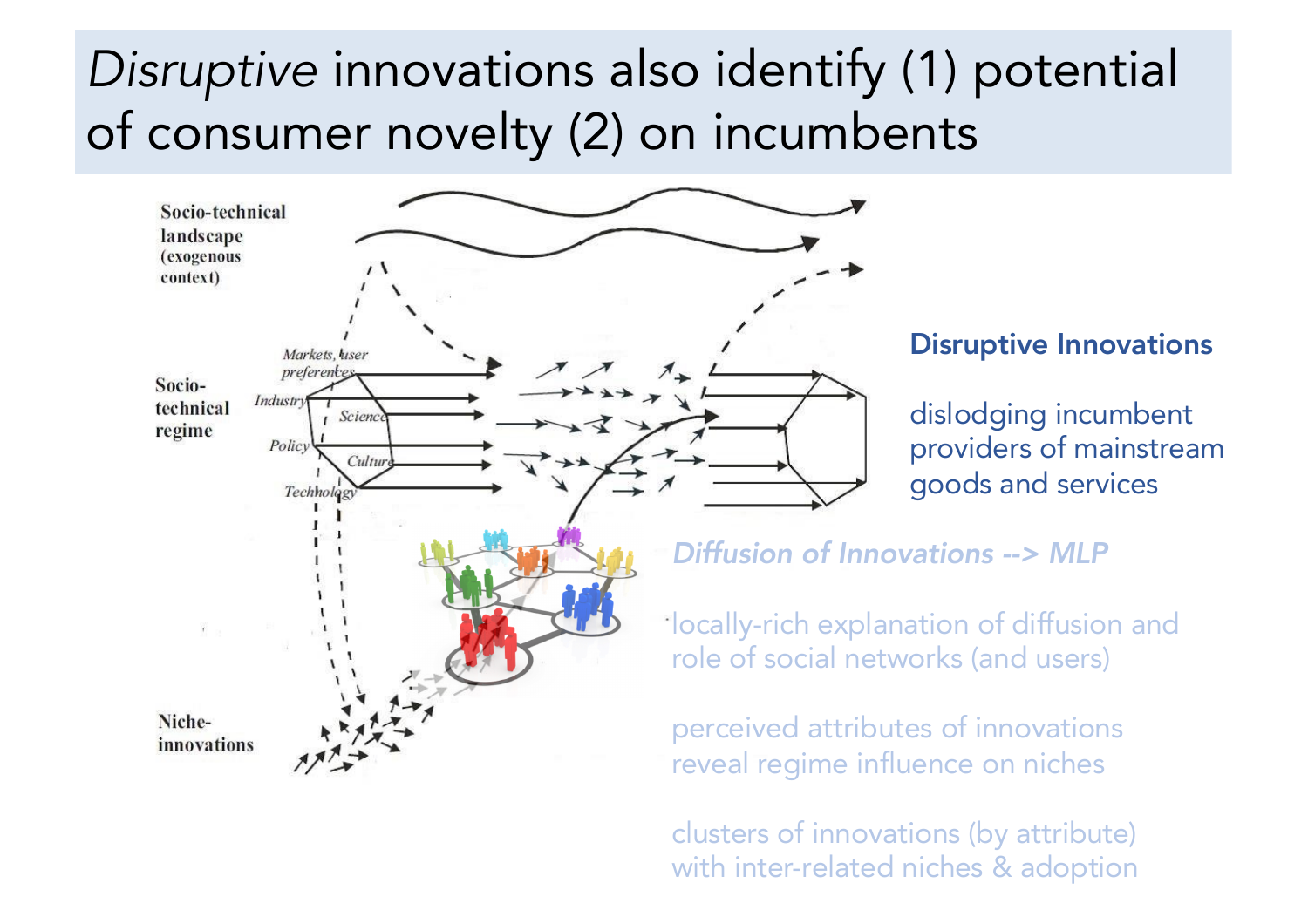### Different low-carbon innovations appeal to consumers in similar ways

| novel attributes $\rightarrow$   pay per<br>(relative to displaced incumbent)<br>electric vehicles (EVs) |                                                 | use | based | service-   multiple<br>uses | choice<br>variety | rela-<br>tional | active<br>involve-<br>ment | ease of<br>use | control | auto-<br>nomy | clean at<br>point of<br>use |
|----------------------------------------------------------------------------------------------------------|-------------------------------------------------|-----|-------|-----------------------------|-------------------|-----------------|----------------------------|----------------|---------|---------------|-----------------------------|
|                                                                                                          | mobility-as-a-service<br>car clubs, car sharing |     |       |                             |                   |                 |                            |                |         |               |                             |
|                                                                                                          | internet of things                              |     |       |                             |                   |                 |                            |                |         |               |                             |
|                                                                                                          | urban (vertical) farms                          |     |       |                             |                   |                 |                            |                |         |               |                             |
| $PV + storage + peer-to-peer trading$                                                                    |                                                 |     |       |                             |                   |                 |                            |                |         |               |                             |
| clusters of innovations<br>(with similar appeal)                                                         |                                                 |     |       | groupings of attributes     |                   |                 |                            |                |         |               |                             |